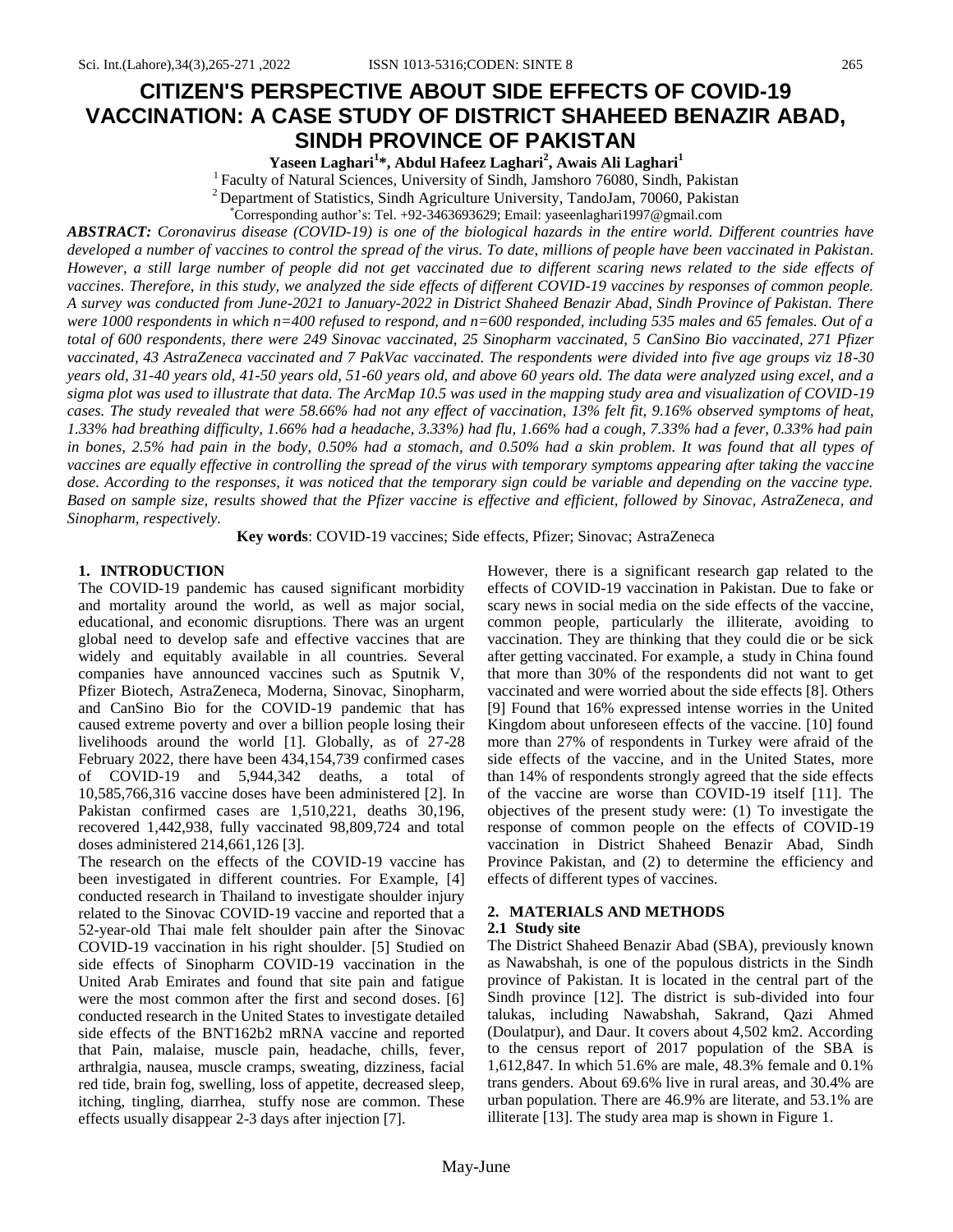266 ISSN 1013-5316;CODEN: SINTE 8 Sci. Int.(Lahore),34(3),265-271 ,2022



**Figure 1. The location of the study area and map of the Sindh province of Pakistan show COVID-19 cases according to the latest update retrieved from the Health Department Government of Sindh Heath [14] 70**

#### **2.2 Data collection methods and analysis**

A survey study was conducted from June-2021 to January-2022, using a questionnaire consisting of 13 options including nothing, feeling fit, feeling the heat, breathing difficulty, headache, flu, cough, fever, pain in bones, pain in the body, stomach problem, skin problem and other. There were 1000 respondents in which n=400 refused to respond, and n=600 responded, including 89.16% (535) male and 10.83 (65) female. From total 600 respondents, there were 41.50% (249) Sinovac vaccinated, 4.16% (25) Sinopharm vaccinated, 0.83% (5) CanSino Bío vaccinated, 45.16% (271) Pfizer vaccinated, 7.16% (43) AstraZeneca vaccinated and 1.16% (7) PakVac vaccinated (Figure 2). The respondents were divided into five age groups viz 55.16% (331) 18-30 years old, 12.33% (74) 31-40 years old, 20.50% (123) 41-50 years old, 8.50% (51) 51-60 years old and 3.5% (21) above 60 years old. The respondents were divided into different occupations including 29.66% (178) government servants, 2.83% (17) farmers, 2.66% (16) laborers, 1.16% (7) shopkeepers, 0.50% (3) private workers, 0.66% (4) landlords, 0.66% (4) businessmen, 0.16% (1) mechanic, 0.83% (5) drivers, 1.5% (9) private teachers, 0.16% (1) tailor, 0.33% (2) social workers, 48.33% (290) students, 8.5% (52) housewives, 0.16% (1) unemployed, 0.50% (3) retires, 1.16% (7) aged and 0.16% (1) disable. The data were collected from city hospital Sakrand, government boys' degree college Sakrand, high schools, and villages. After obtaining basic information such as name, gender, age group, vaccination registration number, vaccine name, dose, occupation, and address. We asked respondents what did you feel after the COVID-19 vaccination? The main section of the questionnaire is given in the supplementary file, and demographic data of study participants reporting receipt of COVID-19 vaccines are presented in table 1. The inclusion criteria were participants received a vaccine dose either single or double and the exclusion criteria were participants did not receive a vaccine dose. The collected data were analyzed using excel, and a sigma plot was used to visualize that data.

The ArcMap 10.5 was used in the mapping study area and **60** showed COVID-19 cases in the Sindh province of Pakistan.



#### **3. RESULTS**

Figure 3 shows the overall responses of respondents to COVID-19 vaccinations. Results showed that among the total 600 respondents, there were 58.66% (352) had not any effect of vaccination, 13% (78) felt fit, 9.16% (55) observed symptoms of heat, 1.33% (8) had breathing difficulty, 1.66% (10) had a headache, 3.33% (20) had flu, 1.66% (10) had a cough, 7.33% (44) had a fever, 0.33% (2) had pain in bones, 2.5% (15) had pain in the body, 0.50% (3) had stomach and 0.50% (3) had a skin problem.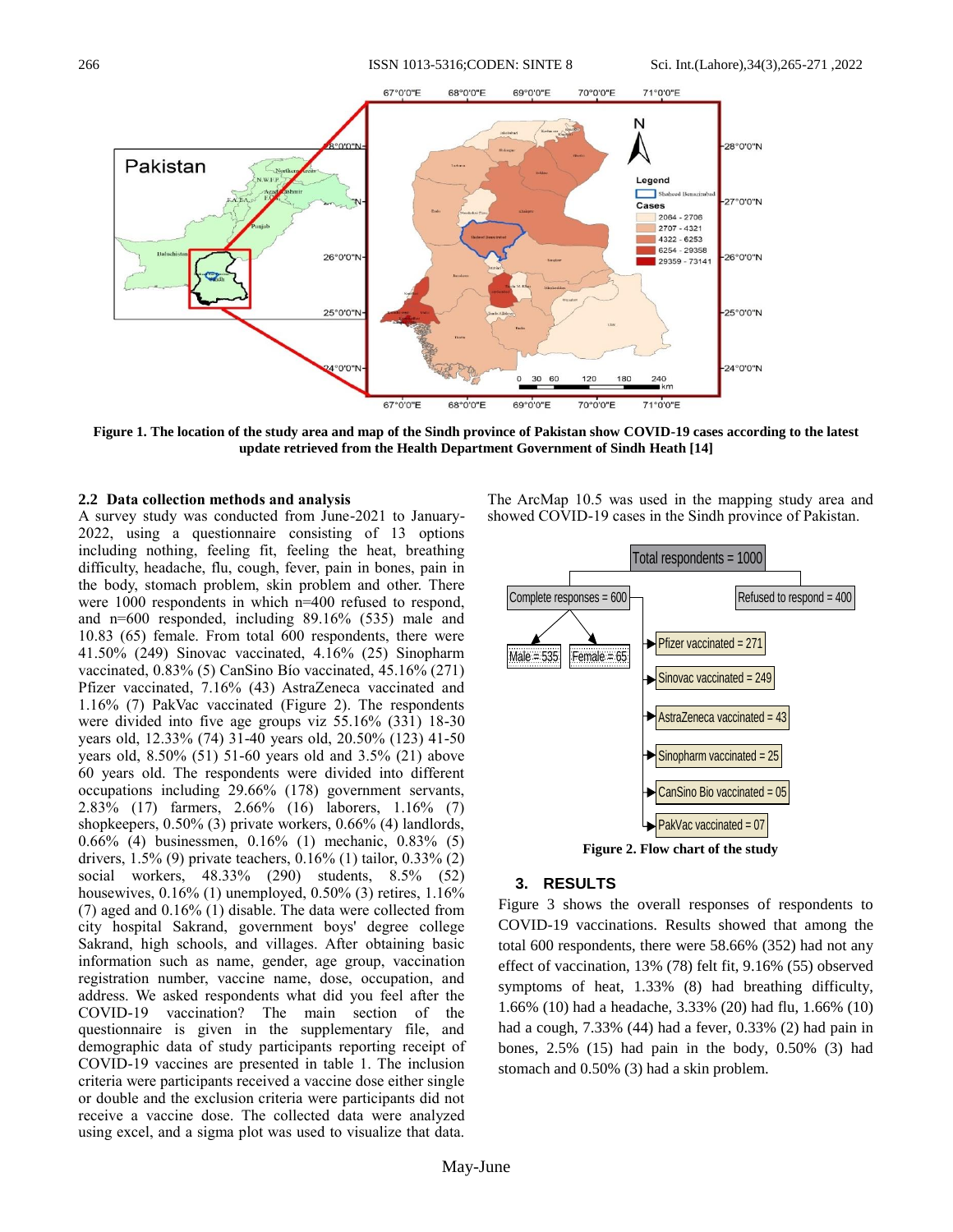| Table 1. Demographic data of study participants reporting |  |
|-----------------------------------------------------------|--|
| receipt of COVID-19 vaccines.                             |  |

| Occupation                 | Respondents    | Percent |
|----------------------------|----------------|---------|
| <b>Government Servants</b> | 178            | 29.66   |
| Farmers                    | 17             | 2.83    |
| Laborers                   | 16             | 2.66    |
| <b>Students</b>            | 290            | 48.33   |
| Aged                       | 7              | 1.16    |
| Shopkeepers                | 7              | 1.16    |
| <b>Housewives</b>          | 51             | 8.50    |
| <b>Disables</b>            | 1              | 0.16    |
| Private Job Holders        | 3              | 0.50    |
| Landlords                  | $\overline{4}$ | 0.66    |
| <b>Businessmen</b>         | 4              | 0.66    |
| Mechanics                  | 1              | 0.16    |
| <b>Drivers</b>             | 5              | 0.83    |
| Unemployed                 | 1              | 0.16    |
| <b>Private Teachers</b>    | 9              | 1.50    |
| Tailors                    | 1              | 0.16    |
| Retire                     | 3              | 0.50    |
| Social Workers             | $\overline{c}$ | 0.33    |
| Vaccinations               |                |         |
| AstraZeneca                | 43             | 7.17    |
| Sinovac                    | 249            | 41.50   |
| Sinopharm                  | 25             | 4.17    |
| CanSino BÍO                | 5              | 0.83    |
| Pfizer                     | 271            | 45.17   |
| PakVac                     | 7              | 1.16    |
| Age Groups                 |                |         |
| 18-30                      | 331            | 55.16   |
| 31-40                      | 74             | 12.33   |
| $41 - 50$                  | 123            | 20.50   |
| 51-60                      | 51             | 8.50    |
| Above 60                   | 21             | 3.50    |



**Figure 3. Overall responses of respondents to COVID-19 vaccinations**

Figure 4 below shows the response of respondents to different types of vaccines. In terms of vaccine, among 249 Sinovac-vaccinated, 60.24% (150) had not any effect of vaccination, 13.65% (24) feel fit, 7.22% (18) observed symptom of heat, 3.21% (8) had breathing difficulty, 2% (5) had headache, 1.61% (4) had flu, 1.61% (4) had cough, 7.63% (19) had fever, 0.4% (1) had pain in bones, 1.2% (3) had pain in body and 1.2% (3) had skin problem (Figure 4a); among 271 Pfizer-vaccinated, 62.36% (169) had not any effect of vaccination, 10.33% (28) feel fit, 9.96% (27) observed symptom of heat, 4.43% (12) had flu, 1.85% (5) had cough, 6.54% (18) had fever and 4.43% (12) had pain in body (Figure 4b); among 43 AstraZeneca-vaccinated, 48.84% (21) had not any effect of vaccination, 6% (13.95) feel fit, 16.28% (7) observed symptom of heat, 4.65% (2) had flu, 2.33% (1) had cough, 9.30% (4) had fever and 4.65% (2) had stomach (Figure 4c); among 25 Sinopharm-vaccinated, 28% (7) had not any effect of vaccination, 28% (7) feel fit, 12% (3) observed symptom of heat, 20% (5) had headache, 4% (1) had flu, 4% (1) had fever and 4% (1) had pain in bones (Figure 4d); among 5 CanSino Bío-vaccinated, 80% (4) had not any effect of vaccination and 20% (1) feel fit (Figure 4e); among 7 PakVac-vaccinated, 14.29% (1) had no any effect of vaccination, 28.56% (2) feel fit, 14.29% (1) had flu, 28.56% (2) had fever and 14.29% (1) had stomach (Figure 4f).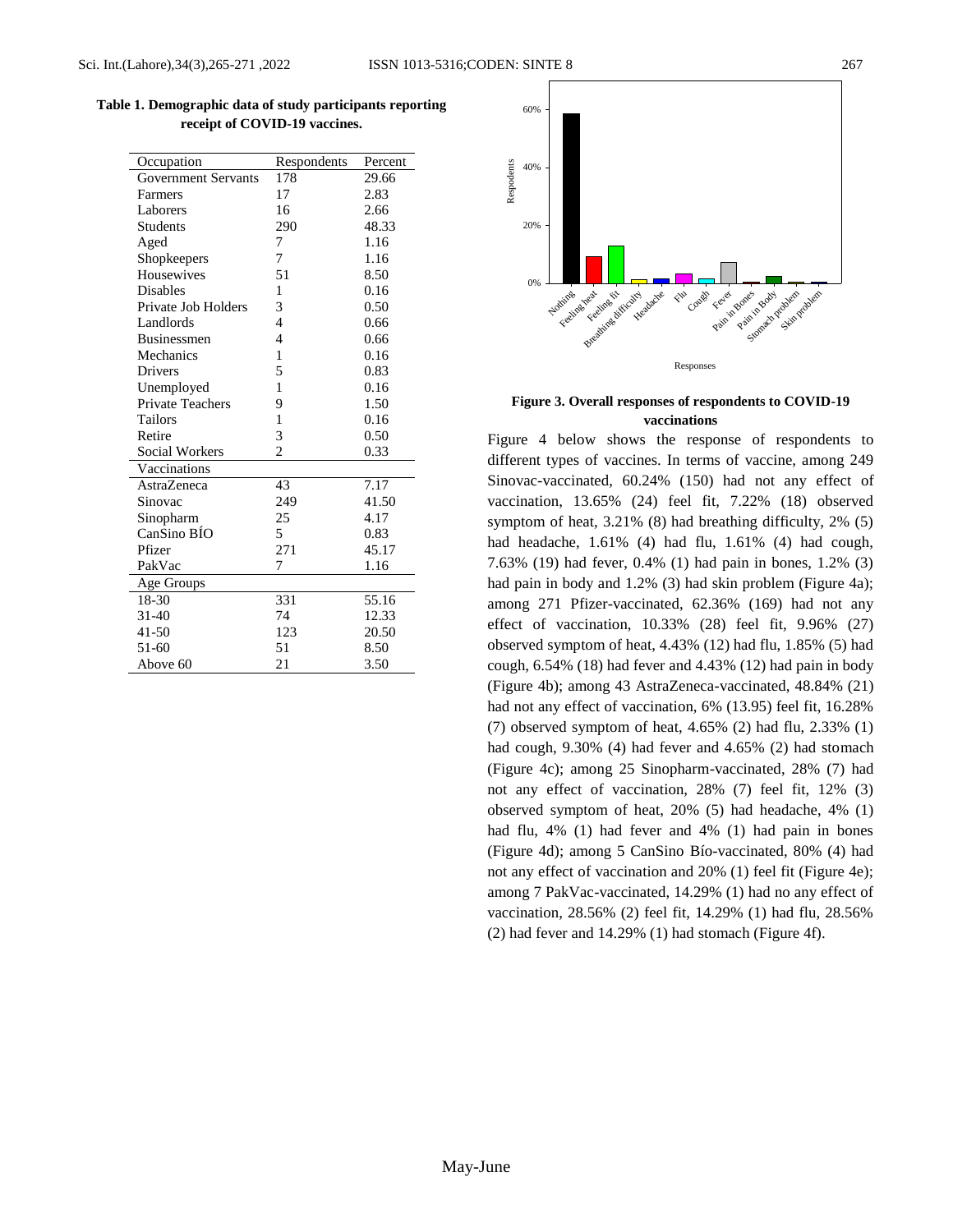

**Figure 4. Responses of respondents to different types of COVID-19 vaccines**

Figure 5 shows the responses of respondents to COVID-19 vaccinations according to different age groups. In terms of age groups, among 331 18-30 years-vaccinated, 60.73% (201) had not any effect of vaccination, 10.88% (36) feel fit, 9.97% (33) observed symptom of heat, 0.60% (2) had breathing difficulty, 0.60% (2) had headache, 3.63% (12) had flu, 1.81% (6) had cough, 7.55% (25) had fever, 0.30% (1) had pain in bones, 3.63% (12) had pain in body and 0.30% (1) had stomach problem (Figure 5a); among 74 31-40 yearsvaccinated, 56.76% (42) had not any effect of vaccination, 12.16% (9) feel fit, 8.11% (6) observed symptom of heat, 2.7% (2) had breathing difficulty, 2.7% (2) had headache, 6.76% (5) had flu, 8.11% (6) had fever, 1.35% (1) had pain in bones and 1.35% (1) had skin problem (Figure 5b); among 123 41-50 years-vaccinated, 56.91% (70) had not any effect of vaccination, 19.51% (24) feel fit, 8.13% (10) observed symptom of heat, 3.25% (4) had breathing difficulty, 3.25% (4) had headache, 0.81% (1) had flu, 1.63% (2) had cough, 4.07% (5) had fever, 0.81% (1) had pain in body, 0.81% (1) had stomach problem and 0.81% (1) had skin problem (Figure 5c); among 51 51-60 years-vaccinated, 56.86% (29) had not any effect of vaccination, 15.69% (8) feel fit, 3.92% (2) observed symptom of heat, 1.96% (1) had headache, 3.92% (2) had flu, 11.66% (6) had fever, 1.96% (1) had pain in body, 1.96% (1) had stomach problem and 1.96% (1) had skin problem (Figure 5d); among 21 above 60 yearsvaccinated, 52.38% (11) had not any effect of vaccination, 4.76% (1) feel fit, 19.04% (4) observed symptom of heat, 9.52% (2) had cough, 9.52% (2) had fever and 4.76% (1) had pain in body (Figure 5e).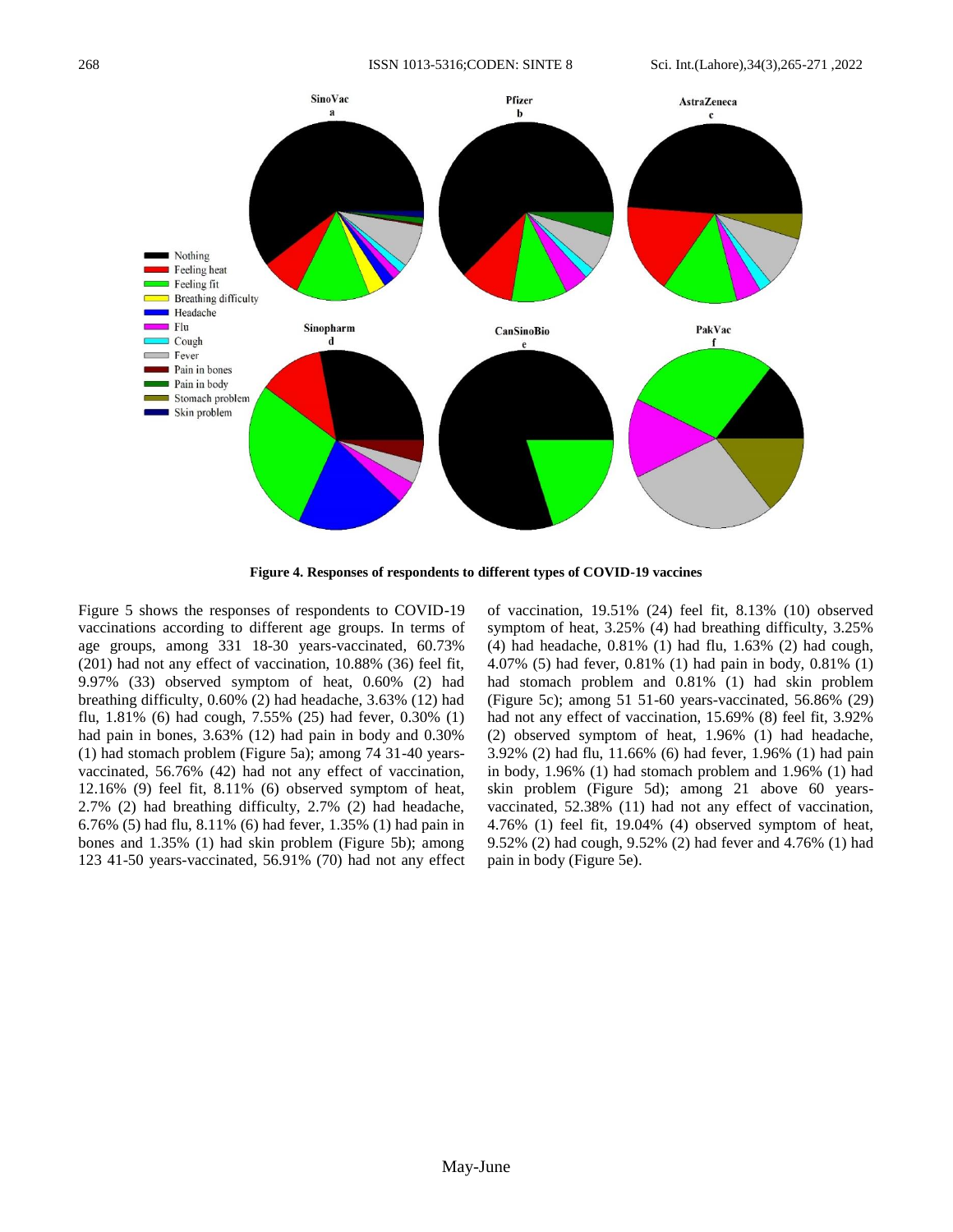

**Figure 5 Responses of respondents to COVID-19 vaccinations according to different age groups**

### **4. DISCUSSION**

Generally, COVID-19 vaccines are effective in controlling the spread of the coronavirus and its variants [15, 16]. However, researchers have demonstrated that after vaccination, adverse reactions can occur, which are divided into systemic and local effects. Systemic side effects include headache, fever, fatigue, chills, nausea, diarrhea, unusual myalgia, and unusual joint pain, while local side effects include pain, redness, swelling, heat, itching, pain, and bruising [17]. Most effects are usually resolved within 1–3 days post-vaccination [18].

The present study exhibited that among total respondents, a large number of people had no effect from the vaccine. Secondly, maximum people showed a feeling fit response. Thirdly, people complained about symptoms of feeling the heat, and fourthly, the maximum number of people complained about having a fever the next day after getting the vaccine dose. People also complained that to catch a cold, had a cough, headaches, breathing difficulty, pain in bones, pain in the body, stomach problems, and skin problems during the first week of vaccination. Our results are consistent with many other studies [6], [19]–[22] conducted research in the United States and found that vaccine recipients had symptoms during the early phase of postvaccination; [23] studied responses of people to COVID-19 vaccination in Saudi Arabia and reported 90% had fatigue, and 85% had pain at injections area, [24] conducted research in Germany and found long term adverse effects of the COVID-19 vaccine is fever 19%, [25] studied in Jordan and found 10% of participants suffered from severe side effects, 39% of participants had moderate side effects, and 21% of participants had mild side effects of COVID-19 vaccines, and [26] also found advantage and disadvantages of COVID-19

vaccines.

In our study, a large number of respondents belonged to Pfizer and Sinovac vaccine because of early availability, preference of people, and worldwide acceptability to travel. Among different types of vaccines with consideration of sample size, the maximum respondents of Pfizer vaccinated people felt nothing and fit after vaccination, followed by Sinovac vaccinated. Thirdly, the maximum number of people immunized by Sinopharm showed feeling nothing and fit responses. Fifthly, the PakVac vaccinated people showed feeling nothing and fit responses. The CanSino Bio vaccinated were only 5 respondents in which 4 showed nothing response and 1 found feeling fit. Similar results were found by [8], [27], [28]. Following adverse effects, the results showed that both Sinovac and Sinopharm vaccinated people had headache problems compared to those who received Pfizer, AstraZeneca, CanSino Bio, and PakVac doses. In contrast, only breathing difficulty was found among those people who got the Sinovac dose. Except for Casino bio, flu and fever symptoms were found in all types of vaccines. Indepth, the result showed that Sinovac, Pfizer, and AstraZeneca vaccines caused cough, and AstraZeneca and PakVac recipients felt stomach problems. In addition, respondents of some vaccines complained about pain in bones, body, and skin problems. Following positive effects in terms of feeling fit or feeling nothing responses, the order of vaccines is Pfizer>Sinovac>AstraZeneca>Sinopharm based on sample size. These results agree with the findings of [29] reported neurological adverse effects in COVID-19 vaccines, others [30] found symptoms of fatigue, body pain, headache, muscle pain, fever, and gastrointestinal side effects, and elsewhere [18], they found that at least one side effect reported from 88% participants.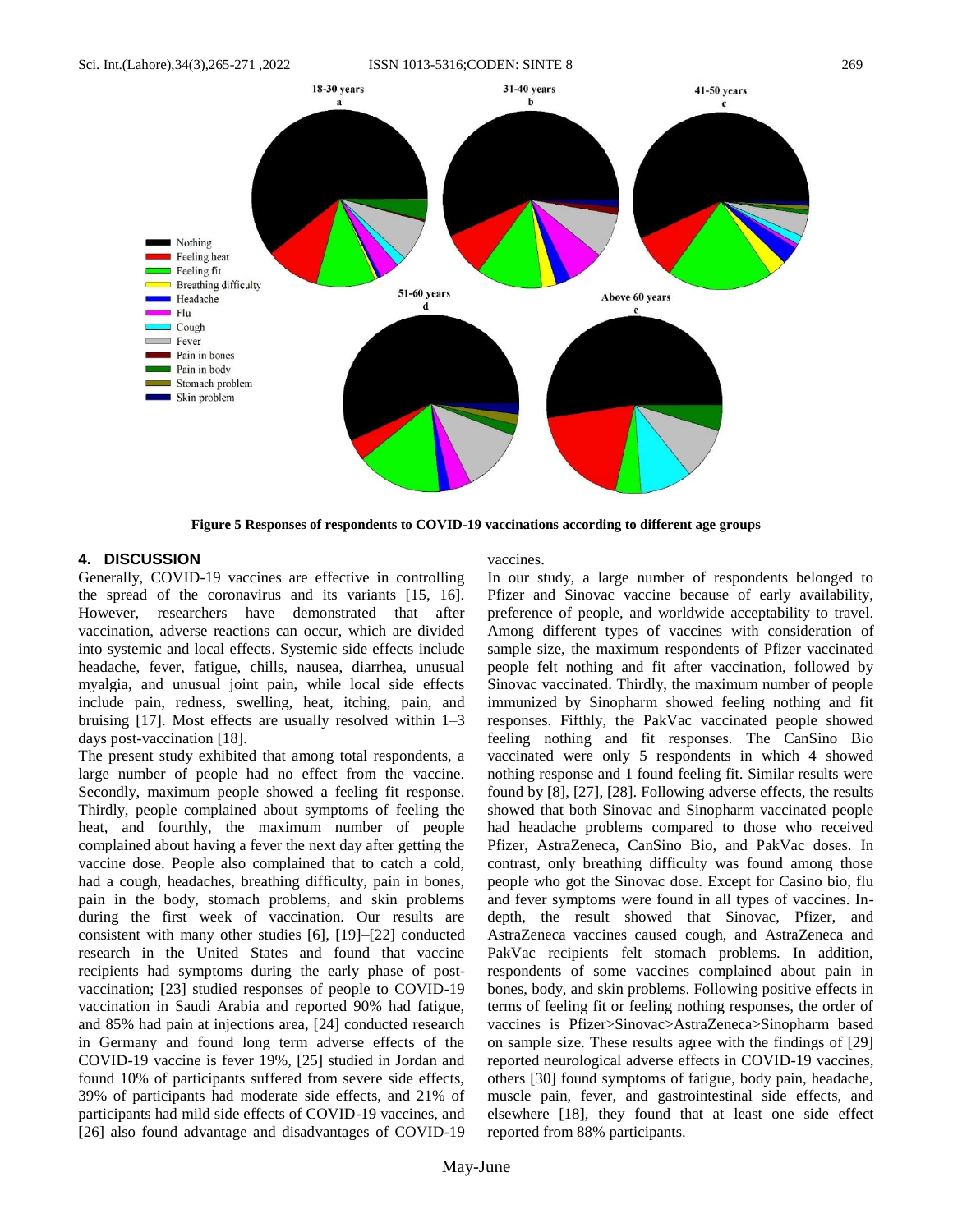Regarding age factor, results showed that the majority of all age groups people had nothing and feeling fit effects, following feeling heat symptoms and fever symptoms. Interestingly, it is a fact that the immune system of older people is relatively weaker compared to younger ones [31], but people between 18 to 50 years old complained that they felt breathing difficulty after getting a vaccine dose compared to overage. Also, people belonging to the above 60 years old age group did not complain about flu. The reason could be that overage people took serious to coronavirus and cared compared to youngsters because during the early alarm of the Coronavirus, the WHO advised that older people have maximum chances to be affected, so they should take care [32, 33]. Following positive effect in terms of feeling fit or feeling nothing responses after getting vaccine dose, the order of age groups is 41-50 years>51-60 years>31-40 years>18-30 years>above 60 years, based on sample size.

# **5. CONCLUSION**

The study was carried out to investigate the side effects of COVID-19 vaccination. It was found that all types of vaccines are equally effective in controlling the spread of the virus with temporary symptoms appearing after taking the vaccine dose. According to the responses, it was noticed that the temporary sign could be depending on the vaccine type. Our study, in general aspect, showed that there were 58.66% had not any effect of vaccination, 13% felt fit, 9.16% observed symptoms of heat, 1.33% had breathing difficulty, 1.66% had a headache, 3.33%) had flu, 1.66% had a cough, 7.33% had a fever, 0.33% had pain in bones, 2.5% had pain in the body, 0.50% had a stomach, and 0.50% had a skin problem. Considering the efficiency of vaccine types, the order of vaccines is Pfizer>Sinovac>AstraZeneca>Sinopharm, and according to the order of age groups is 41-50 years>51-60 years>31-40 years>18-30 years>above 60 years, based on sample size.

## **LIST OF ABBREVIATIONS**

COVID-19: Coronavirus disease 2019; PakVac: Pakistani Vaccine; WHO: World Health Organization; EMA: European Medicines Agency

# **ACKNOWLEDGMENTS**

We thank the staff of Taluka Hospital, Government Degree College, and Private and Public Schools for helping to collect data.

# **REFERENCES**

- [1] Ophinni, Y., Hasibuan, A. S., Widhani, A., Maria, S., Koesnoe, S., Yunihastuti, E., & Djauzi, S., COVID-19 vaccines: "Current status and implication for use in Indonesia. "*Acta Medica Indonesiana*, **52**(4), 388(2020)
- [2] Coronavirus, "WHO Coronavirus (COVID-19) Dashboard | WHO Coronavirus (COVID-19) Dashboard with Vaccination Data," https://covid19.who.int/ (accessed Mar. 01, 2022),
- [3] Pakistan, "COVID-19 Health Advisory Platform by Ministry of National Health Services Regulations and Coordination," https://covid.gov.pk/ (accessed Mar. 01, 2022).
- [4] Chuaychoosakoon, C., Parinyakhup, W., Tanutit, P., Maliwankul, K., & Klabklay, P., "Shoulder injury related to Sinovac COVID-19 vaccine: a case report. "*Annals of Medicine and Surgery*, **68**, 102622(2021)
- [5] Saeed, B. Q., Al-Shahrabi, R., Alhaj, S. S., Alkokhardi, Z. M., & Adrees, A. O., "Side effects and perceptions following Sinopharm COVID-19 vaccination. "*International Journal of Infectious Diseases*, **111**, 219-226(2021)
- [6] Kadali, R. A., Janagama, R., Peruru, S., & Malayala, S. V., "Side effects of BNT162b2 mRNA COVID-19 vaccine: A randomized, cross-sectional study with detailed self-reported symptoms from healthcare workers. "*International Journal of Infectious Diseases*, **106**, 376-381(2021)
- [7] Jenkins, M., Rupp, D., & Goebel, L. J., "Post-influenza vaccine subdeltoid bursitis. "*Cureus*, **12**(10) (2020)
- [8] Leng, A., Maitland, E., Wang, S., Nicholas, S., Liu, R., & Wang, J., "Individual preferences for COVID-19 vaccination in China. "*Vaccine*, **39**(2), 247-254(2021)
- [9] Paul, E., Steptoe, A., & Fancourt, D., "Attitudes towards vaccines and intention to vaccinate against COVID-19: Implications for public health communications. "*The Lancet Regional Health-Europe*, **1**, 100012(2021)
- [10] Akarsu, B., Canbay Özdemir, D., Ayhan Baser, D., Aksoy, H., Fidancı, İ., & Cankurtaran, M., "While studies on COVID‐19 vaccine is ongoing, the public's thoughts and attitudes to the future COVID‐19 vaccine. "*International journal of clinical practice*, **75**(4), e13891(2021)
- [11] Pogue, K., Jensen, J. L., Stancil, C. K., Ferguson, D. G., Hughes, S. J., Mello, E. J., & Poole, B. D., "Influences on attitudes regarding potential COVID-19 vaccination in the United States. "*Vaccines*, **8(**4), 582(2020)
- [12] S. B. District, *district wise census results census 2017*. www.pbscensus.gov.pk, (2017), [http://www.pbscensus.gov.pk/sites/default/files/DISTRIC](http://www.pbscensus.gov.pk/sites/default/files/DISTRICT_WISE_CENSUS_RESULTS_CENSUS_2017.pdf) [T\\_WISE\\_CENSUS\\_RESULTS\\_CENSUS\\_2017.pdf](http://www.pbscensus.gov.pk/sites/default/files/DISTRICT_WISE_CENSUS_RESULTS_CENSUS_2017.pdf) (Accessed: Oct. 24, 2021).
- [13] Pakistan\_District, "Shaheed Benazir Abad (District, Pakistan) - Population Statistics, Charts, Map and Location," (2017), https://www.citypopulation.de/en/pakistan/distr/admin/81 5 shaheed benazir abad/ (accessed Oct. 24, 2021).
- [14] S. Health, "Districtwise Statistics COVID 19 | Health Department of Sindh," (2021*)*. https://sindhhealth.gov.pk/Districtwise-Statistics-COVID-19 (accessed Mar. 01, 2022).
- [15] Jęśkowiak, I., Wiatrak, B., Grosman-Dziewiszek, P., & Szeląg, A., "The incidence and severity of postvaccination reactions after vaccination against COVID-19. "*Vaccines*, **9**(5), 502(2021)
- [16] Nguyen, M., "The Psychological Benefits of COVID-19 Vaccination. "*Advances in Public Health*, (2021)
- [17] Menni, C., Klaser, K., May, A., Polidori, L., Capdevila, J., Louca, P., ... & Spector, T. D., "Vaccine side-effects and SARS-CoV-2 infection after vaccination in users of the COVID Symptom Study app in the UK: a